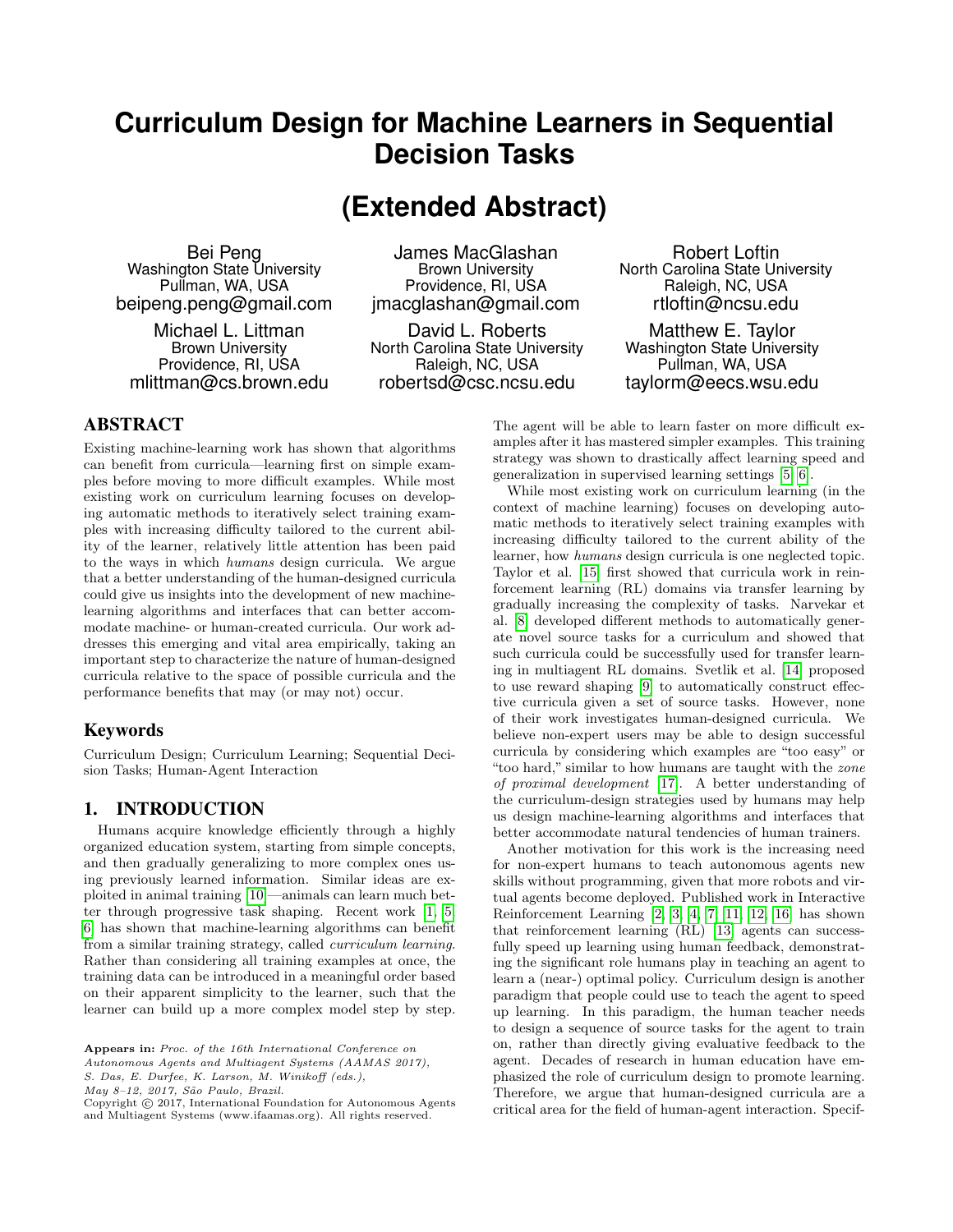

<span id="page-1-0"></span>Figure 1: The (a) target environment  $#1$  and (b) target environment  $#2$  and their corresponding commands used in our study.

ically, this work focuses on understanding non-expert human teachers rather than finding the most efficient way to solve our sequential decision problem—future work will investigate how to adapt machine-learning algorithms to better take advantage of this type of non-expert guidance. We believe this work is the first to explore how non-expert humans approach designing curricula in the context of sequential decision tasks.

In this work, we introduce and define the curriculum design problem in the context of sequential decision tasks. In our sequential decision domain, an agent must learn tasks in a simulated home environment. The tasks are specified via text commands and the agent is trained with reinforcement and punishment. The goal of a curriculum is to allow an agent to improve learning.

Existing work [\[8\]](#page-2-5) has shown that a multistage curriculum can speed up learning when the final (target) task is too difficult for the agent to learn from scratch, we aim to explore the effect of curricula when the target task is not too hard to directly learn. We hypothesize that more benefits of curricula could be found as the complexity of the target task increases. To explore how non-experts generate curricula, we task non-expert humans with designing a curriculum for an agent and evaluate the curricula they produce.

#### 2. OUR DOMAIN

Our domain is a simplified simulated home environment of the kind shown in Figure [1.](#page-1-0) The domain consists of four object classes: agent, room, object, and door. The agent can deterministically move one unit in the four cardinal directions and pushes objects by moving into them. The objects are chairs, bags, backpacks, or baskets. Rooms and objects can be red, yellow, green, blue, and purple. Doors (shown in white in Figure [1\)](#page-1-0) connect two rooms so that the agent can move from one room to another. The possible commands given to the agent include moving to a room (e.g., "move to the red room") and taking a specified object to a room  $(e.g.,)$ "move the red bag to the yellow room"). The agent learns to follow these text commands via an automated trainer's reinforcement and punishment feedback.

## 3. CURRICULUM DESIGN

In curriculum learning, the goal is to generate a sequence of n tasks,  $M_1, M_2, \ldots, M_n$ , for an agent to train on. The agent should train on these  $n$  tasks and then train on the pre-defined target task,  $M_t$ . The curriculum is successful if learning on the target task  $M_t$  is faster with the curriculum than without it. A more difficult goal is to construct a sequence such that training on the entire  $n + 1$  tasks is faster

than training directly on the final task,  $M_t$ . In our setting, speed is measured via the number of trainer feedbacks required to learn.

In this work, a set of source tasks (94) is provided to be slected into a curriculum.<sup>[1](#page-1-1)</sup> Each task  $M_i$  is defined by 1) a training environment with an initial state and 2) a text command. To study the effect of the target task's complexity on the performance of curricula, we designed two target task room layouts with the same command as shown in Figure [1.](#page-1-0) The second target task is harder than the first one because there are more competing hypotheses on the agent's way to the goal state in the second target task.

## 4. SIMULATION RESULTS

We generated four sets of random curricula of lengths  $n =$  $\{1, 2, 3, 4\}$ . There were 200 curricula for each of the four sets. Each curriculum was generated by randomly selecting a sequence of tasks from the provided 94 source tasks. Each of these 800 curricula was evaluated 20 times and compared to directly learning the target task. One main result is that compared to directly learning each of the two target tasks, all four sets of random curricula could reduce the amount of feedback required to learn. Feedback required could be reduced more in the second, harder target task than in the first, demonstrating that more benefits of curricula could be found as the target task's complexity increases.

### 5. HUMAN SUBJECTS RESULTS

To study whether non-expert humans can design good curricula for an agent, we developed an empirical study in which participants were asked to design a set of training assignments for the dog to help it quickly learn to complete the final target assignment (the harder one was chosen). We considered data from 80 unique workers on Amazon Mechanical Turk.

One main result is that compared to directly learning the target task, less feedback was required for the agent to 1) master the intended task, and 2) learn all tasks within the curricula (including the target task) after training on curricula designed by participants.[2](#page-1-2) Thus, the more difficult goal of curriculum design was achieved. It is also worth noting that participants were not given any feedback on the quality of the curricula they created, which demonstrates that non-expert humans can successfully design curricula that result in better overall agent performance than learning from scratch, even in the absence of relative curricula evaluation.

We also find that non-expert users can discover and follow salient principles when selecting tasks in a curriculum. Specifically, they prefer 1) isolating complexity, 2) selecting the simplest environments they can to introduce one complexity at a time, 3) choosing environments that are most similar to the target environment, and 4) introducing complexity by building on previous tasks rather than backtracking to introduce a new type of complexity. These principles can be highly useful for the design of new machine-learning algorithms that accommodate human teaching strategies.

<span id="page-1-1"></span><sup>&</sup>lt;sup>1</sup>Asking humans or agents to *construct* source tasks is an interesting problem left for future work.

<span id="page-1-2"></span><sup>&</sup>lt;sup>2</sup>In these experiments, participants only design the curricula — an automated trainer provides explicit feedback on 50% of the agent's actions.